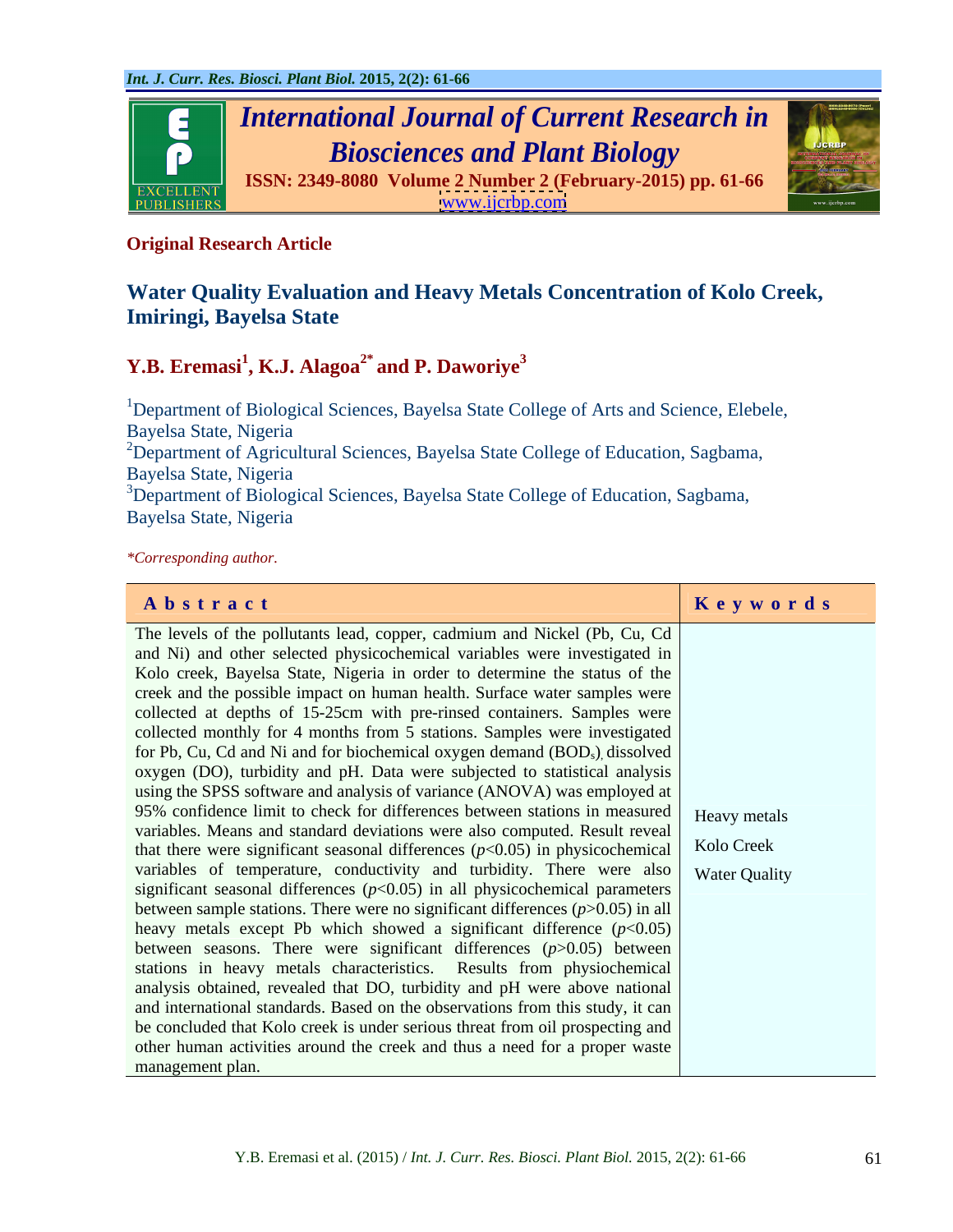Kolo Creek, Bayelsa State, Nigeria is a non-tidal fresh water system that empties into the River Nun. The Creek is summed by a number of water bodies which are natural and artificial including ponds, borrow pits and tributaries which drain into it. The region is characterized by tropical rainforest and fresh water swamps. It is surrounded by oil fields, which are connected to the Kolo Creek Flow Station along the creek. There is also a power generating plant (Gas turbine) behind the flow station. These industrial activities discharge their effluents into the creek. The creek provides the only source for portable water, fish and other forms of aquatic life downstream<br>interference for people living in the catchment.

Water which is a delicate part of the environment, when polluted can be totally deoxygenated that life  $\frac{\text{turbine. It has}}{20^\circ}$  68.4"E. in it becomes impossible (Mellanby*,* 1980). Water bodies in the Niger Delta have been heavily polluted<br>due to require the incidence of oil equivalence and this<br>Collection of samples due to recurrent incidence of oil activities and this has adversely affected aquatic lives in the area (Akpofure et al*.,* 2000). Studies by Asuquo et al*.,* (1997) have shown that concentrations of heavy metals have increased in the Cross River systems as a result of man's activities and this may result in fish and shellfish having concentrations of metals that may be harmful to man (Chinda et al*.,* 2004). Toxic metals accumulate in the body through the food chain, water and air (Tsoumbaris and Tsoukali- Papadopoulou, 1994). The global call for safe portable water for all has led to the regular analysis of ground and surface waters by several workers in Nigeria. However, the necessity for good quality surface fresh water for the increasing high populations in the Niger Delta region cannot be overemphasized. samples were collected with one litre plastic

This study was therefore geared towards the  $rac{a}{1}$  actual  $frac{H}{NQ_3}$ investigation of physicochemical characteristics and metal contents of the creek in order to determine the<br>Analyses of samples suitability of creek for use.

Five study stations were situated at specific Biochemical Oxygen Demand (BOD<sub>5</sub>): BOD<sub>5</sub> was and physical characteristics of the stations are given dark for five days. The Dissolved Oxygen content of below:

**Introduction** *Station 1:* The station has coordinates of 04 ° 53'  $0\leq 2$ 53 22.6"N - 006  $^{\circ}$  22" 46.7"E. It is situated in the densely populated part of the creek.

> *Station* 2: The station has coordinates of 04  $\degree$  54'  $0 \leq A$ 54  $42.0''N - 006^{\circ} 21' 41.1''E$ . It is situated near a make-shift market

> *Station* 3: The coordinates of this station is 04<sup>°</sup> 55<sup>°</sup>  $\circ$   $\leq$ , 55  $06.8$ "N  $-0.06$  ° 24' 11.1"E. It is situated near a car wash facility and is a point for bathing.

> *Station 4:* The coordinates of this station are 04<sup>°</sup> 50'  $25.1$ "N  $-$  006  $^{\circ}$  21' 17.1". E. The station is located downstream where there are no visible direct human interference.

*Station 5:* This station located closest to the gas turbine. It has coordinates of  $04^\circ 51' 49.5'' N - 006$  $0.51$ ,  $10.5$ ,  $N_{\rm A}$   $0.06$  $51'$  49.5"N  $-006$  $^{\circ}$  20' 69  $^{\prime}$   $^{\prime}$  E 20' 68.4''E.

### **Collection of samples**

*Collection of physico-chemical samples:* Sub surface water samples were collected at depths of 15-25cm with pre-rinsed containers. Samples were collected monthly for 4 months from 5 stations. One litre (1L) plastic containers were used for the collection of samples for physico-chemical analysis. Dark coloured reagent bottles measuring 125ml were used in collecting water sample for biological oxygen demand  $(BOD<sub>s</sub>)$  and dissolved oxygen  $(DO)$ ) and dissolved oxygen (DO) analysis. The samples for the determination of DO were fixed at the spot with 1ml of  $MnSO<sub>4</sub>$  and alkaline iodideazide solutions.

*Collection of heavy metal samples:* Heavy metal containers and treated with 2ml concentrated nitric acid  $(HNO<sub>3</sub>)$  in order to stabilize the oxidation state of the metals.

### **Analyses of samples**

**Materials and methods** by the use of the Winkler Iodometric method. This **Study stations** oxygen. *Dissolved oxygen:* Dissolved oxygen was measured method is based on the oxidizing properties of oxygen.

coordinates on the creek. The station coordinates determined after the samples were incubated in the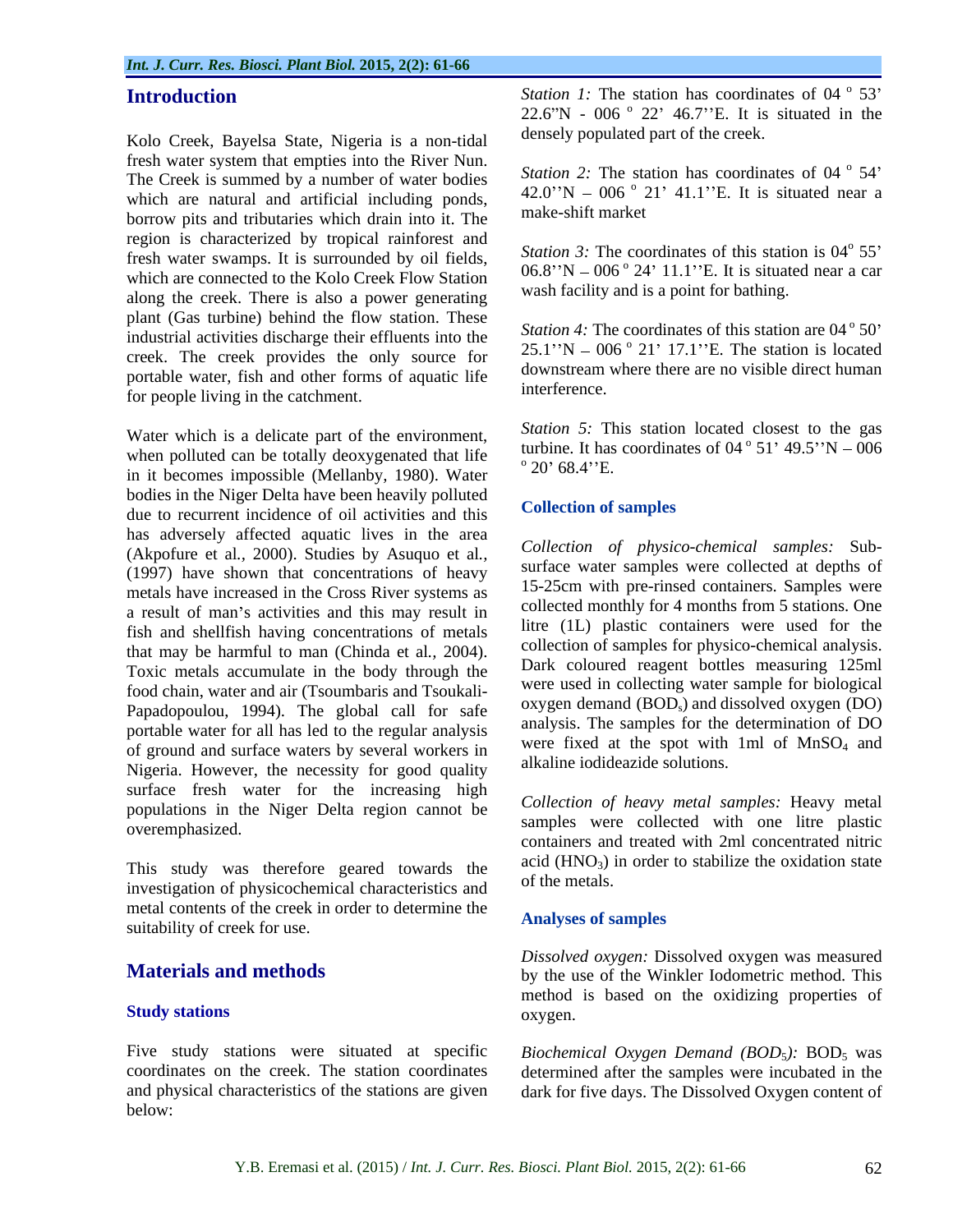*Int. J. Curr. Res. Biosci. Plant Biol.* **2015, 2(2): 61-66** 

The  $BOD<sub>5</sub>$  was then determined from the calculation below: **Results and discussion** 

$$
BOD5 = DO - DO5
$$

*pH, temperature, electrical conductivity and turbidity:* The above physicochemical parameters were measured insitu by the use of a U10 Horiba water checker. This was done by introducing water at each station into the metal container of the equipment. The probe of the U10 Horiba water checker was then put into the container and the water checker then switched on to measure each parameter one at a time. The readings of each parameter were displayed electronically on a display screen as bright red lights.

*Sulphate:* Sulphate determination was done using the turbidimetric method (APHA, 1985).

*Phosphate:* Phosphate was determined using the stannous chloride method (APHA, 1998).

*Nitrate:* Nitrate measurement was done by the

SPSS software. Means and standard deviations were water.

the samples was determined using the above calculated for sampled variables. Analysis of Winkler Iodometric method. variance (ANOVA) was employed to compare means at the 95% confidence limit.

## **Results and discussion**

The results of the study are captured in Tables 1, 2, 3 and 4. The Tables show the results of the analysis of physiochemical parameters and heavy metal concentrations. Means and standard deviation for both spatial and seasonal variations for the surface water sample and the result of the ANOVA are presented as superscripts of the means. These results are compared with the Federal Ministry of Environment and International Standards for maximum limits.

brucine method (APHA, 1998). compared to the dry season. Alagoa (2012) also **Statistical analysis** Taylor creek during the rainy season. Another Data were subjected to statistical analysis using the creek by additional precipitation by cooler rain Among the physico-chemical parameters analyzed, conductivity, Temperature and turbidity showed significant differences between the wet and dry seasons. Temperature was higher in the dry season than in the wet season. This variation may be association with the differences in seasonal depth. The difference in temperature may also be due to reduced sun-shine during the rainy season as observed similar reduction in temperature in reason may also be the increased dilution of the water.

| Stations 1       2     3     4   5                                                                                                                                |  |  |  |  | $\overline{\phantom{1}}$ NS $\overline{\phantom{1}}$ IS |  |
|-------------------------------------------------------------------------------------------------------------------------------------------------------------------|--|--|--|--|---------------------------------------------------------|--|
| Parameters Mean SD Mean SD Mean SD Mean SD Mean SD Mean                                                                                                           |  |  |  |  |                                                         |  |
|                                                                                                                                                                   |  |  |  |  |                                                         |  |
|                                                                                                                                                                   |  |  |  |  |                                                         |  |
| Conductivity 17.5 <sup>a</sup> $\pm$ 5.00 12.5 <sup>b</sup> $\pm$ 5.00 22.50 <sup>c</sup> $\pm$ 5.00 27.50 <sup>d</sup> $\pm$ 0.96 32.50 <sup>e</sup> $\pm$ 28.72 |  |  |  |  | 1400.00                                                 |  |
|                                                                                                                                                                   |  |  |  |  |                                                         |  |
| Turb.(NTU) 19.25 $\pm 9.94$ 3.50 <sup>b</sup> $\pm 1.73$ 5.75 <sup>c</sup> $\pm 2.99$ 10.25 <sup>d</sup> $\pm 7.37$ 10.25 <sup>d</sup> $\pm 13.89$ 1.00           |  |  |  |  |                                                         |  |
|                                                                                                                                                                   |  |  |  |  |                                                         |  |
|                                                                                                                                                                   |  |  |  |  |                                                         |  |
| <b>Ph</b> Ph                                                                                                                                                      |  |  |  |  |                                                         |  |

**Table 1. Spatial variation (mean and standard deviation) of pyhsico-chemical variables of water over the study period.**

(Mean±SD) SD- Standard deviation. NS- National standard. IS- International standard.

Means with the same letter superscripts along the same column are not significantly different.

Source: Field work and FDA, 1993.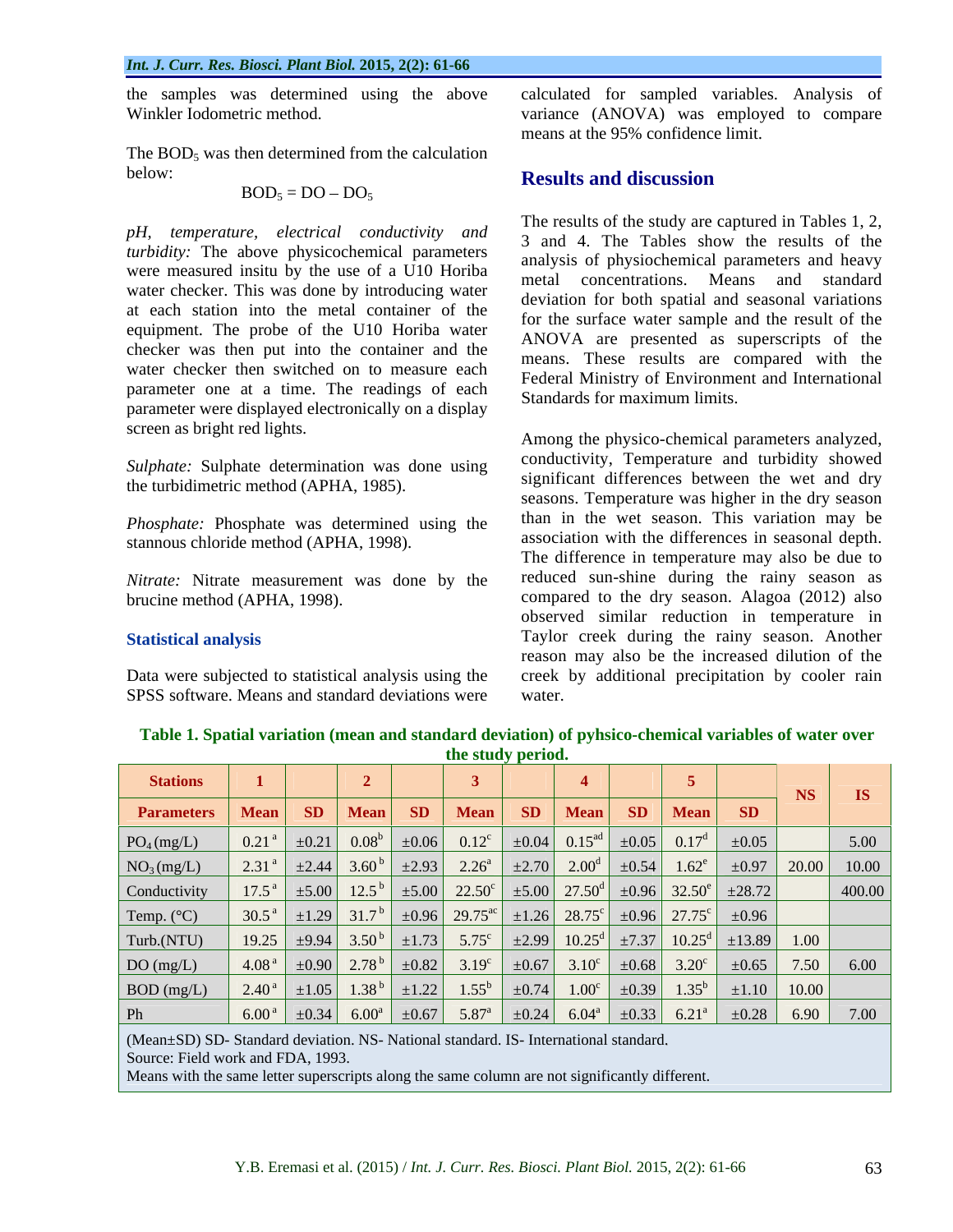### *Int. J. Curr. Res. Biosci. Plant Biol.* **2015, 2(2): 61-66**

The results for  $PO_4$  showed that phosphate was season (Egborge 1994). NO<sub>3</sub> values ranged from generally lower than specified standards (FEPA, 0.30-6.28mg/L, which were lower than the 1991)*.* The ranges were similar to values recorded specified standard of 10mg/L (FEPA 1991). previously in some Nigerian inland water bodies Nitrate values were higher in dry season than wet (Ekweozor and Agbozu, 2001)*.* The season. Thismay be attributed to rain fall and concentrations were shown to be slightly lower in runoff from back swamps during the wet season the dry season than in wet season, because of and may have contributed to the observed influx of phosphates in runoff waters in the rainy

depletion of nitrate in the wet season.

| <b>Parameters</b>                                                                                       | Wet                 |            |                    |            |
|---------------------------------------------------------------------------------------------------------|---------------------|------------|--------------------|------------|
|                                                                                                         | <b>Mean</b>         |            | <b>Mean</b>        | SD.        |
| PO <sub>4</sub> (mg/L)                                                                                  | $0.16^{\rm a}$      | $\pm 0.13$ | 0.13 <sup>a</sup>  | $\pm 0.06$ |
| NO <sub>3</sub> (mg/L)                                                                                  | 2.17 <sup>a</sup>   | $\pm 2.13$ | $2.54^{\text{a}}$  | $\pm 2.01$ |
| Conductivity                                                                                            | $18.00^a$           | ±7.89      | $27.10^{b}$        | ±18.29     |
| Temp. (°C)                                                                                              | $28.90^{\text{a}}$  | $\pm 1.52$ | 30.50 <sup>a</sup> | $\pm 1.58$ |
| Turbidity (NTU)                                                                                         | $13.40^{\text{ a}}$ | ±19.61     | $6.20^{\text{a}}$  | $\pm 6.05$ |
| DO(mg/L)                                                                                                | 3.01 <sup>a</sup>   | $\pm 0.66$ | 3.53 <sup>a</sup>  | $\pm 0.88$ |
| BOD (mg/L)                                                                                              | 1.55 <sup>a</sup>   | $\pm 0.98$ | 1.52 <sup>a</sup>  | $\pm 1.01$ |
|                                                                                                         | 6.02 <sup>a</sup>   | $\pm 0.43$ | 6.03 <sup>a</sup>  | $\pm 0.33$ |
| Source: Field work; (Mean±SD) SD- Standard deviation; Means with the same letter superscripts along the |                     |            |                    |            |

same column are not significantly different.

| Table 3. Spatial variation (mean and standard deviation) of heavy metals in water over the stu | . the study $\,$<br>period. |  |
|------------------------------------------------------------------------------------------------|-----------------------------|--|
|                                                                                                |                             |  |
|                                                                                                |                             |  |

| Stations 1 2 2 3 4 5                                                                                                                                                                                                                                        |  |  |  |  |  |
|-------------------------------------------------------------------------------------------------------------------------------------------------------------------------------------------------------------------------------------------------------------|--|--|--|--|--|
| <b>Parameters Mean SD Mean SD Mean SD Mean SD Mean SD Mean SD</b>                                                                                                                                                                                           |  |  |  |  |  |
| Pb (mg/L) $\vert$ 0.012 <sup>a</sup> $\vert$ $\pm$ 0.013 $\vert$ 0.021 <sup>b</sup> $\vert$ $\pm$ 0.019 $\vert$ 0.008 <sup>a</sup> $\vert$ $\pm$ 0.015 $\vert$ 0.015 <sup>a</sup> $\vert$ $\pm$ 0.03 $\vert$ 0.000 <sup>c</sup> $\vert$ $\pm$ 0.000 $\vert$ |  |  |  |  |  |
| Cu (mg/L) $\vert$ 0.001 <sup>a</sup> $\vert$ $\pm$ 0.002 $\vert$ 0.001a $\vert$ $\pm$ 0.002 $\vert$ 0.005 <sup>b</sup> $\vert$ $\pm$ 0.003 $\vert$ 0.005 <sup>b</sup> $\vert$ $\pm$ 0.002 $\vert$ 0.003 <sup>ab</sup> $\vert$ $\pm$ 0.004 $\vert$           |  |  |  |  |  |
| Cd (mg/L) $  0.003^{\circ}   \pm 0.000   0.004^{\circ\circ}   \pm 0.001   0.005^{\circ}   \pm 0.003   0.003^{\circ}   \pm 0.002   0.005^{\circ}   \pm 0.001  $                                                                                              |  |  |  |  |  |
| Ni (mg/L) $\mid$ 0.005 <sup>4</sup> $\mid$ $\pm$ 0.005 $\mid$ 0.002 <sup>6</sup> $\mid$ $\pm$ 0.003 $\mid$ 0.005 <sup>4</sup> $\mid$ $\pm$ 0.004 $\mid$ 0.007 <sup>6</sup> $\mid$ $\pm$ 0.009 $\mid$ 0.001 <sup>6</sup> $\mid$ $\pm$ 0.003 $\mid$           |  |  |  |  |  |
| Source: Field work; (Mean±SD.) SD-Standard deviation. Means with the same letter superscripts along the same                                                                                                                                                |  |  |  |  |  |

column are not significantly different.

# **Table 4. Seasonal variation (mean and standard deviation) of heavy metals of water over the study**

|                                                                                   | period.            |             |                      |             |
|-----------------------------------------------------------------------------------|--------------------|-------------|----------------------|-------------|
|                                                                                   |                    |             |                      |             |
| <b>Parameters</b>                                                                 | Wet                |             |                      |             |
|                                                                                   | <b>Mean</b>        | <b>SD</b>   | mean                 | <b>SD</b>   |
| Pb (mg/L)                                                                         | $0.004^{\rm a}$    | $\pm 0.014$ | $0.018^{b}$          | ±0.019      |
| Cu (mg/L)                                                                         | 0.002 <sup>a</sup> | $\pm 0.002$ | 0.004 <sup>a</sup>   | $\pm 0.003$ |
| $Cd$ (mg/L)                                                                       | 0.004 <sup>a</sup> | $\pm 0.001$ | $0.004^{\text{ a}}$  | $\pm 0.002$ |
| Ni (mg/L)                                                                         | 0.003 <sup>a</sup> | $\pm 0.003$ | $0.005$ <sup>a</sup> | $\pm 0.007$ |
| Source: Field work; (Mean±SD.) SD- Standard deviation. Means with the same letter |                    |             |                      |             |
| superscripts along the same column are not significantly different.               |                    |             |                      |             |

Conductivity values were generally low compared to  $1000$ spcm $^{-1}$  of characteristic freshwater (Egborge, 1994). The mean levels of 12.50 to  $32.50$  spcm<sup>-1</sup> standards. Mean turbidity values ranging between recorded in this study were slightly lower than those 5.75 and 19.25NTU were higher than the desired

 of characteristic freshwater (Egborge, within national and internationally recommended of other fresh water environment in the Niger Delta limit of 1.0NTU for drinking water. The high values (Horsfall and Spiff, 1998). Temperature values were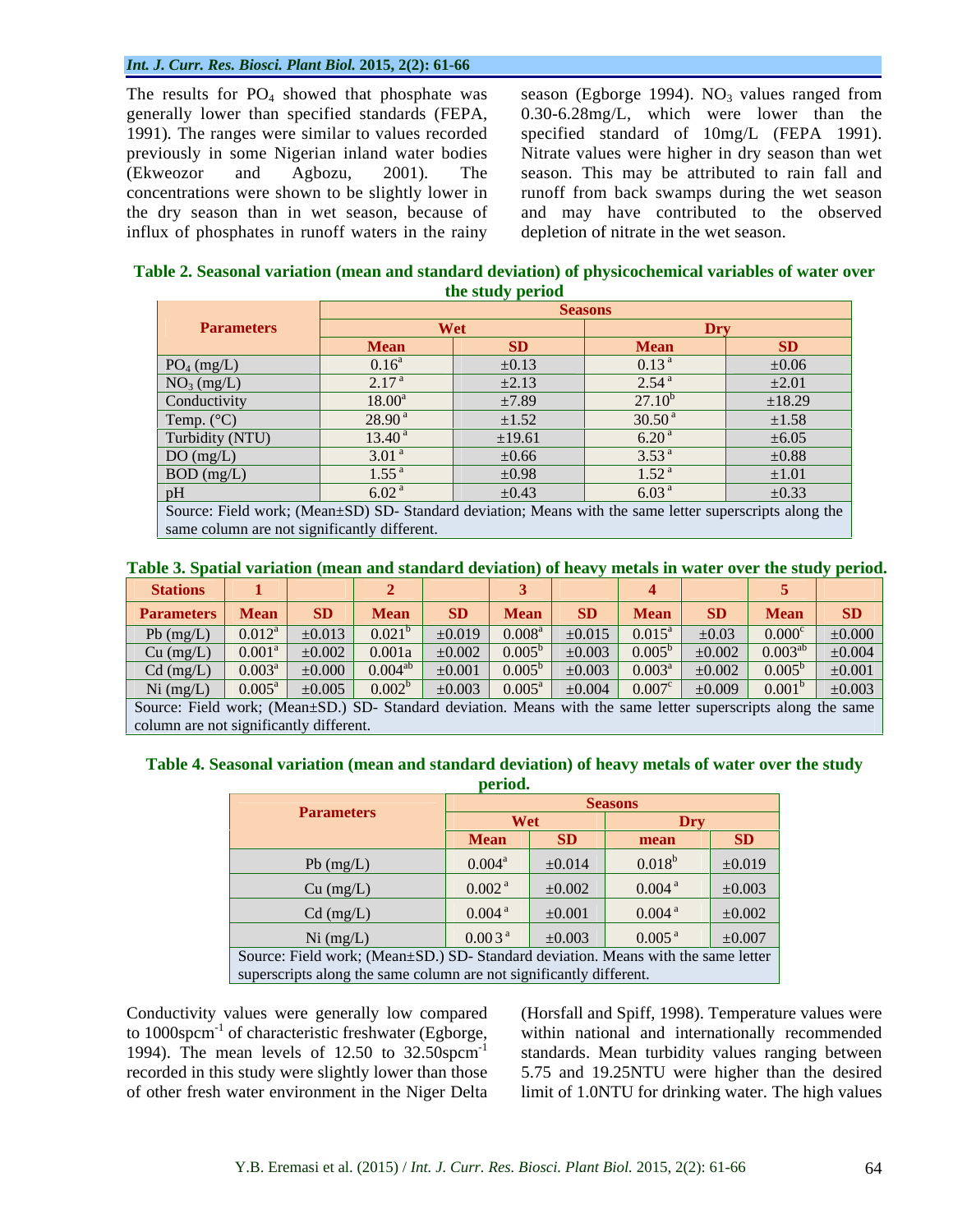may be as a result of continuous discharge of oily

DO mean values of  $2.78 - 4.08$ mg/L may not be suitable for aquatic life as they were by far lower than FEPA recommended standards of between 7.5mg/L (Appendix I). However, BOD mean values of  $1.00 - 2.40$  mg/L from the various stations indicate good water quality (Appendix III). The pH range was between 5.87 and 6.21. The results indicated that the samples were slightly acidic and this may be associated with the effects of acid rains that are commonly related to gas flaring at flow References station/oil field areas (Ekweozor and Agbozu,

0.021mg/L were relative within the range of international standards for drinking water of 0.01mg/L. The value for Station 2 with 0.02mg/L was above the recommended stand for drinking water (FEPA, 1991)*.* This relatively high concentration could be associated with its presence in crude oil (Lolomari, 1993). Cu mean values between 0.001 and 0.005 mg/L were below the maximum level allowed for effluent discharge. For Cd, Stations 2, 4 and 5 exceeded the international standard of 0.003mg/L for drinking water. Mean values ranged between 0.003 and 0.005mg/L. Cadmium is widely distributed in low levels in the environment, and not essential for humans, plants and animals (FDA, 1993). Recorded values for Ni were generally lower than the FEPA and international standards. The mean values of 0.001 to 0.005mg/L do not pose any environmental threat in the sampled area. Generally metal concentrations were higher in dry season than in wet season due to

Generally, the physiochemical parameters analysed for surface waters revealed that the parameters vary greatly. The average mean concentrations of the parameters studied are lower when compared with World Health Organization International and FMEN national standards. The levels in some samples Nigeria. including DO, Pb and Cd were close to or exceeded the recommended limits for drinking water. The physiochemical parameters did not show significant spatial variations but varied seasonally between dry

wastewaters from the flow station. The phosphate, turbidity and BOD. As a result of the season, higher than wet season with exception of continuous activities of the flow station, there will be continuous discharge of wastewater into the aquatic ecosystem, and pollution of the water body will continue. It is therefore recommended that companies operating in the area should adopt improved waste management plan to reduce the levels of pollutants discharged into the environment. Gas flaring in the Niger Delta should as much as possible be reduced to the minimum.

## **References**

- 2001). Akpofure, E.A., Efere, M.L., Ayawei, P., 2000. The Pb mean values with ranges between 0.100 and Delta. Integrated grassroot post-impact Adverse Effects of Crude Oil Spills in the Niger Delta. Integrated grassroot post-impact assessment of acute damaging effects of crude oil spills in Nigeria's Niger Delta, January 1998 January 2000. Psycho-Morphological and Empirical Overview. Oil Spillage in Nigeria's Niger Delta. Urhobo Historical Society.
	- Alagoa, K.J., 2012 Limnology of Taylor Creek Niger Delta, Nigeria. Ph.D., Dissertation, University of Port Harcourt. 200p.
	- APHA, 1979. Standard method for the examination of water and waste water. 17<sup>th</sup> Edn. American <sup>th</sup> Edn. American Public Health Association, Washington D.C.
	- APHA, 1985. Standard method for the examination of water and waste water. 12<sup>th</sup> Edn. American <sup>th</sup> Edn. American Public Health Association, Washington D.C.
	- APHA. 1998. Standard method for the examination of water and waste water. 16<sup>th</sup> Edn. American <sup>th</sup> Edn. American Public Health Association, Washington D.C.
- dilution of the body by rainwater. 1. World Bank Sponsored Nat. Agricul. Res. Asuquo, F. E., Ntekim, E. E. U,. Bassey, E. S., Nya A. E., 1997. Pollution Studies of the Cross River State System, Nigeria. Project Report No. Project (NARP) Lagos.
- **Conclusion/Recommendation**<br>Conclusion/Recommendation Chinda, A.C., Braide, A.S., Sibeudu, O.C., 2004. Distribution of Hydrocarbons and Heavy Metals in Sediment and a Crustacean (shrimps- Peneus notialis) from the Bonny/New Calabar River Estuary, Niger Delta. Afr. J. Environmental Assessment. 9.
	- Egborge, A.B.M., 1994. Water Pollution in Nigeria. Vol. 1. Ben Miller Books Nig. Ltd, 48-77. Nigeria.
	- Ekweozor, I. K-E., Agbozu, I.K., 2001. Surface Water Pollution Studies of Etelebou Oil Field in Bayelsa State, Nigeria. Afr. J. Appl. Sci. **2**: 246- 254.